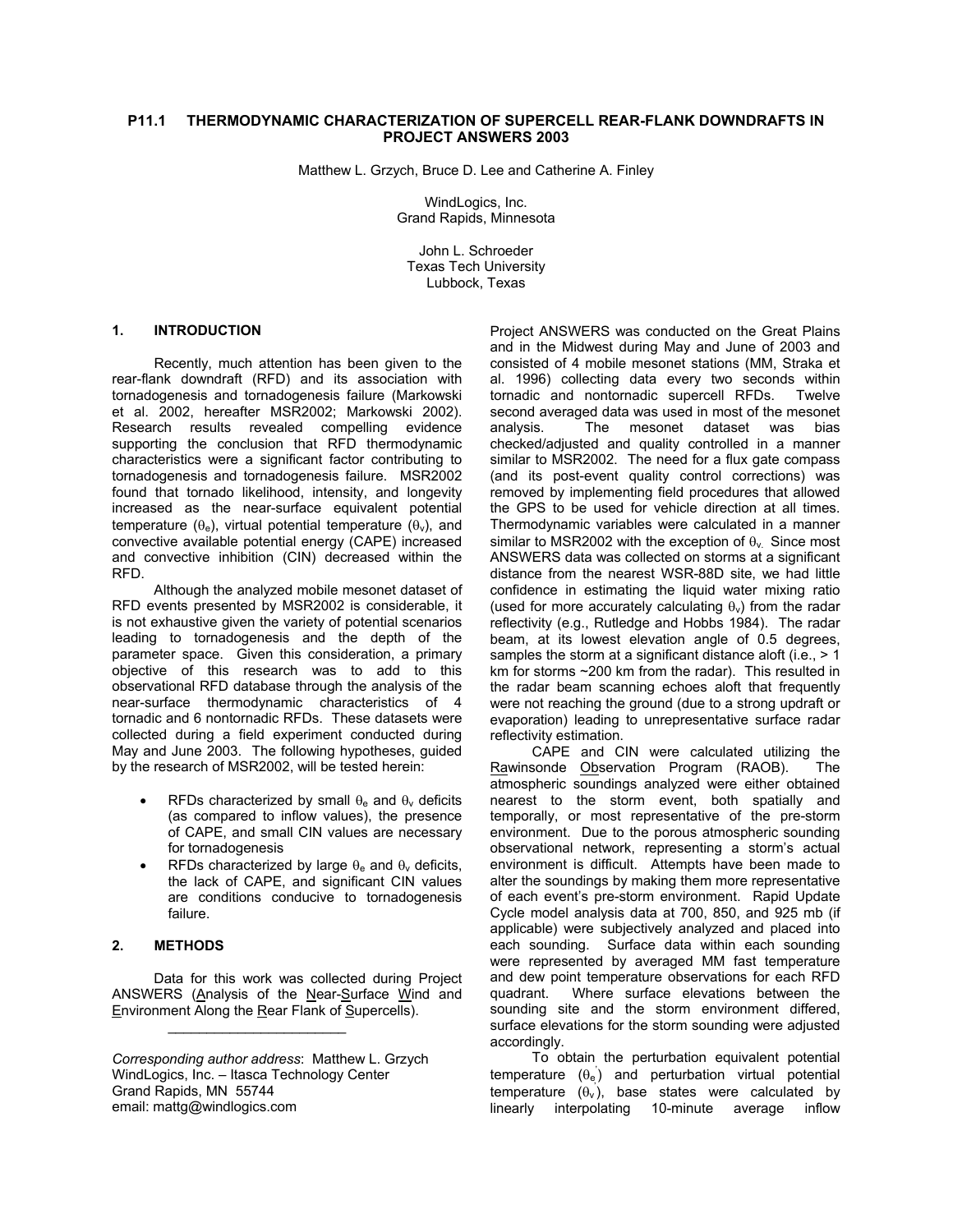observations that were sporadically taken by the MM. This method has proven to be the most accurate in determining base states for Project ANSWERS data. Thermodynamic calculations derived from the nearest ASOS or AWOS data typically differed by several degrees from MM data. A possible reason for this difference is that ASOS and AWOS temperatures and dew points were rounded to the nearest whole number resulting in up to several degree errors in derived thermodynamic values. Another reason is that mesoscale thermodynamic gradients and fluctuations smaller than the observing network were present.

For each RFD event analyzed, a mesocyclone centroid was identified. When possible, the positions were found using WSR-88D velocity data. In cases when the mesocyclone was not detectible by radar, lowlevel mesocyclone positions were estimated using a triangulation technique, that was performed by analyzing photographs and video taken of tornadoes and wall clouds from multiple angles and positions. The tornadoes and wall clouds were assumed to be positioned in the low-level mesocyclone center. All analysis times were chosen to be within 10 minutes of tornadogenesis and tornadogenesis failure. Data points were plotted relative to WSR-88D radar data using a time-to-space conversion method described by MSR2002. The supercell radar echoes were assumed to be in steady state for 5 minutes, but allowed to translate horizontally. Essentially, this process put the observational MM data into the storm's positional frame of reference.

Due to logistical limitations, the area sampled in each RFD varied between events. Therefore, attempts have been made to qualify the density of observations in each event. The RFDs were broken down into four quadrants enclosed in a 4 km radius circle centered on the axis of rotation (Fig. 1, which was adopted from MSR2002). The line that separates quadrants I and IV from II and III passes through the low-level mesocyclone circulation center and is parallel to the neck of the hook echo. A 1 km buffer was then placed around each twosecond data point for each event in an attempt to estimate the total percentage (to the nearest 10%) of each quadrant sampled within 1 km by the MM. Table 1 presents the percentages of each quadrant sampled for each event as well as each event's time, location, and characteristic. As may be seen in Table 1, quadrant III was well sampled in a large majority of events with poorer sampling for quadrants II and IV. Due to logistics and safety considerations, quadrant I was rarely sampled.

#### **3. SELECTED EVENT ANALYSIS**

A detailed examination of the RFDs analyzed reveals rather complex and intricate features associated with both tornadic and nontornadic events. In some cases analyzed, the RFDs were not thermodynamically and kinematically homogenous, but rather, the thermodynamic and/or kinematic fields varied dramatically over a distance of 1-2 km (see also P11.2, P11.3). Event 6 has been highlighted, which displays the thermodynamic variability within an RFD over a small spatial scale (Fig. 2). KABR WSR-88D data at 0054 UTC was used as a reflectivity structural reference to overlay the time-to-space converted MM observations. At this time, the echo was approximately 200 km from the radar contributing to the distortion and horizontal placement relative to the MM. The supercell at analysis time was transitioning from classic to highprecipitation (HP) structural modes as hydrometeor concentration became greater behind and around the mesocyclone. At bottom left in Fig. 2, the photograph shows storm structure at approximate analysis time with the tail cloud, funnel cloud, and rain curtains visible. This has been classified as a tornadogenesis failure event as rapid low-level rotation and a funnel cloud evolved with no visual evidence of a tornadic circulation near the ground; however, DOW scans of the event at this approximate time indicated low-end tornadic strength winds near the surface (Josh Wurman, personal communication). Thus, in some cases, there is uncertainty how events such at this one get categorized. To underline the complex nature of the thermodynamic signal, the warmest  $\theta_e$  conditions are actually just west and southwest of the low-level mesocyclone centroid. Perhaps this is the signal of a more undiluted RFD. The larger  $\theta_e$ ' deficits are south of the mesocyclone where evaporation of hydrometeors falling into this air mass and deep mixing near the RFD boundary may be responsible for the cooler thermodynamic signal. At least in this case, if a mesonet only sampled that portion of the RFD 2-4 km south of the mesocyclone centroid, the potentially important "warm" RFD thermodynamic signal, would be missed.



Figure 1. RFD quadrants. Adopted from MSR2002.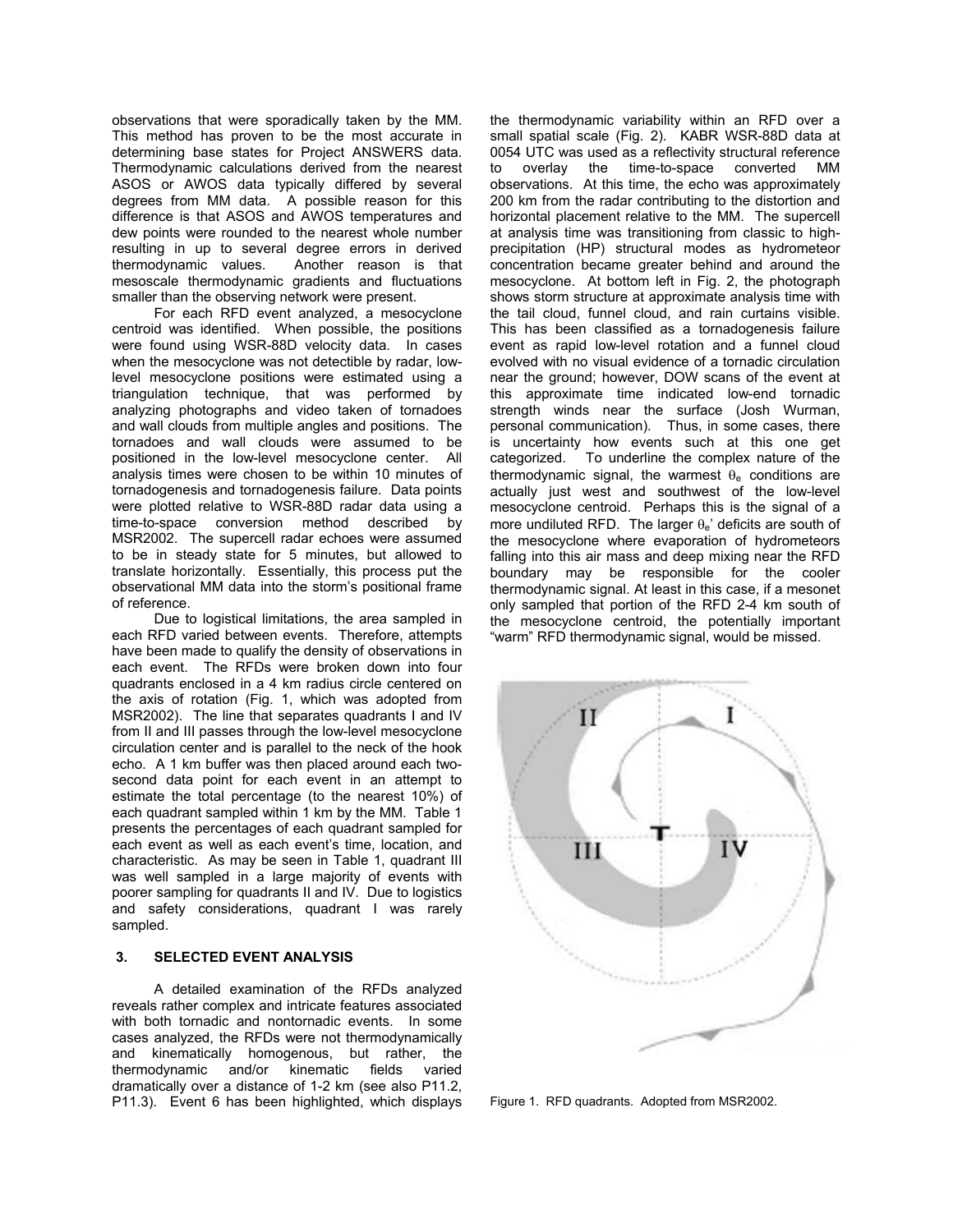| Event | Type  | Date    | Location        | Time | F-rating       | % of Quadrant Sampled |    |    |    |
|-------|-------|---------|-----------------|------|----------------|-----------------------|----|----|----|
|       |       |         |                 |      |                |                       | Ш  | Ш  | IV |
|       | (TOR) | 6/9/03  | Springview, NE  | 2300 | F0             | 20                    | 40 | 30 | 0  |
| 2     | (NON) | 6/9/03  | Newport, NE     | 2340 |                | 30                    | 80 | 70 | 0  |
| 3     | (TOR) | 6/9/03  | Oneill, NE      | 0054 | F <sub>3</sub> | 0                     | 0  | 30 | 50 |
| 4     | (NON) | 6/11/03 | Vivian. SD      | 2358 |                | 0                     | 70 | 80 | 20 |
| 5     | (NON) | 6/11/03 | Presho, SD      | 0034 |                | 0                     | 0  | 80 | 80 |
| 6     | (NON) | 6/11/03 | Kennebec, SD    | 0054 |                | 0                     | 0  | 90 | 30 |
|       | (NON) | 6/24/03 | Artesian, SD    | 2353 |                | 0                     | 0  | 80 | 0  |
| 8     | (NON) | 6/24/03 | Cavour, SD      | 0013 |                | 0                     | 0  | 70 | 30 |
| 9     | (TOR) | 6/24/03 | Manchester, SD  | 0042 | F <sub>4</sub> | 0                     | 0  | 70 | 0  |
| 10    | (TOR) | 6/24/03 | Spirit Lake, SD | 0127 | F <sub>1</sub> | 0                     | 10 | 80 | 0  |

Table 1. RFD events in chronological order. Dates are relative to local time. Radar scan times (UTC) used for analysis are listed. Abbreviations for tornadic events are (TOR) and nontornadic events (NON).



Figure 2. Subjective analysis of  $\theta_e$ ' at 0054 UTC for 12 June 2003 (11 June 2003 local time). Mobile mesonet station models include temperature top left in Celsius to the nearest tenth degree with decimal point excluded and dew point temperature bottom left in Celsius to the nearest tenth of a degree with the decimal point excluded. Data is plotted in the storm's frame of reference every 30 seconds. Tornadogenesis failure time (T) was 1 minute after analysis time (t). Photograph (bottom left) was taken at approximately 0055 UTC from the MM1 position looking north-northeast.

#### **4. RESULTS**

For each quadrant,  $\theta_e$ ' and  $\theta_v$ ' sample means (Table 2) were calculated from the mesonet data. The warmest average θ<sub>e</sub> air was found within quadrant III of Event 3's RFD, which was associated with a tornadic HP supercell that produced F3 damage. The coldest average  $\theta_e$  air was found within quadrant III of Event 8's

RFD, which was associated with a nontornadic RFD, although surprisingly, this event occurred two RFD cycles after an F3 tornado near Woonsocket, SD (see P11.2 for details on this case). A weak tornadic event (Event 10) was associated with the warmest average  $\theta_{\rm v}$ air found, which was present within quadrant II with an average value 0.4 degrees warmer than the inflow air. The coldest average  $\theta_v$  air was found in quadrant II of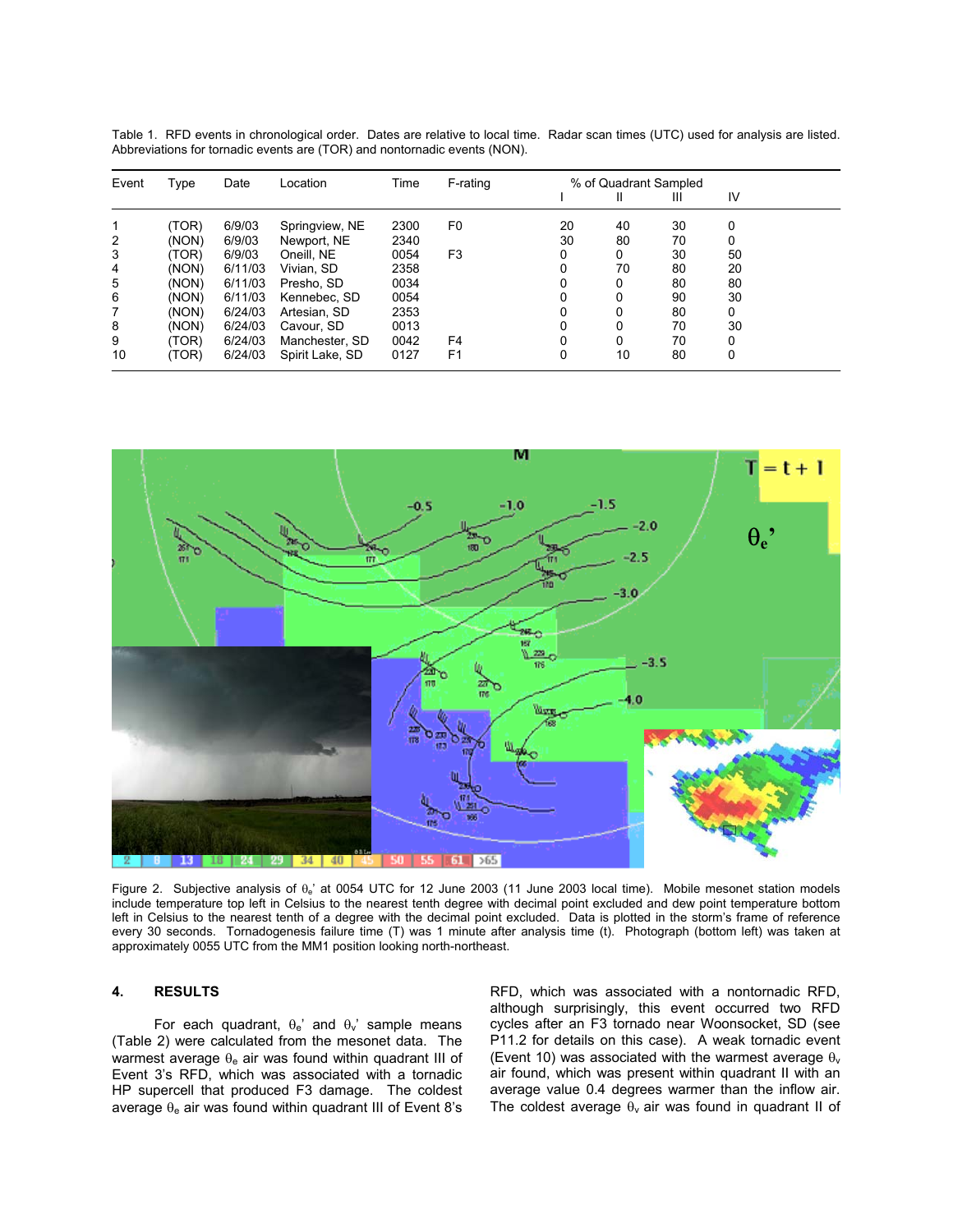Event 2, which was a nontornadic RFD cycle that was associated with a tornadic supercell. Event 4 yields rather interesting results. As a nontornadic event, it ranked the second warmest average  $\theta_e$  and third warmest  $\theta_v$ , as compared to both tornadic and nontornadic events, suggesting that a warm RFD is not sufficient for tornadogenesis (see P11.2 for details on this case). .

Values of CAPE and CIN were calculated for each event and quadrant (Table 3) by inserting the RFD quadrant's calculated sample mean temperature and dew point into each event's modified inflow sounding's lowest level. All RFDs observed by Project ANSWERS whether nontornadic, weak tornadic, or strong tornadic, contained a significant amount of CAPE. Nontornadic RFD CAPE values ranged from 1743 J/kg to 4364 J/kg. Tornadic RFD CAPE values ranged from 2346 J/kg to 4331 J/kg. Interestingly, the highest CAPE values were found within a nontornadic RFD (Event 7), which was associated with a previously tornadic supercell. CIN values for both tornadic and nontornadic RFDs ranged from  $-3$  J kg<sup>-1</sup> to  $-172$  J kg<sup>-1</sup>, with the greatest amount of CIN being found in quadrant II of a nontornadic RFD.

 Average thermodynamic and stability parameters have been calculated for each RFD event's associated intensity level (nontornadic, weak tornadic, and strong tornadic) for each quadrant (Fig. 3). Due to logistical limitations and project objectives, certain quadrants were sampled more often than others. The general  $\theta_e$ ' trends are such that the greatest perturbations (coldest  $θ<sub>ε</sub>$  values) are found within the nontornadic RFDs and the smallest perturbations are found within strong tornadic RFDs. Trends in  $\theta_v$ ' are very similar to  $\theta_e$ ' trends where the nontornadic RFDs have the greatest  $\theta_{v}$ perturbations, or coldest  $\theta_v$  values, and weak tornadic and strong tornadic are warmer and warmest, respectively. CAPE trends follow a uniform increase from nontornadic through strong tornadic, while CIN trends are not quite as uniform with some variability in decreasing CIN values from nontornadic through strong tornadic.

 Average thermodynamic and stability parameters were calculated for each category's entire RFD, including all quadrants (Table 4). Strong tornadic RFDs had an average  $\theta_e$ ' value 4.2 K warmer than nontornadic

Table 2.  $\theta_e$ ' and  $\theta_v$ ' sample means by quadrant and inflow  $\theta_e$  and  $\theta_v$  values used as a base state. (NON) represents a nontornadic event, (TOR) represents a tornadic event of F0 – F1 intensity, and (**TOR**) represents a tornadic event of F2 or greater intensity. A significant portion of the quadrant was not sampled if (\*) is present.

|                       | $\theta_e$ ' (K) Quad. sample mean |          |         |         | Inflow         | $\theta$ <sub>v</sub> ' (K) Quad Sample Mean |          |        |          | Inflow               |
|-----------------------|------------------------------------|----------|---------|---------|----------------|----------------------------------------------|----------|--------|----------|----------------------|
| Event                 |                                    | Ш        | Ш       | IV      | $\theta_e$ (K) |                                              | Ш        | Ш      | IV       | $\theta_{\rm v}$ (K) |
| (TOR)<br>1            | $-2.0$                             | $-2.6$   | $-2.9$  | *       | 351.0          | $-1.1$                                       | $-1.3$   | $-1.3$ | $\star$  | 310.5                |
| (NON)<br>$\mathbf{2}$ | $-4.6$                             | $-4.7$   | $-3.9$  | $\star$ | 351.6          | $-5.7$                                       | $-5.6$   | $-5.1$ | $\star$  | 309.6                |
| (TOR)<br>3            | $\star$                            | $\star$  | 1.0     | 0.9     | 351.1          | $\ast$                                       | $\star$  | $-0.1$ | $-0.1$   | 309.1                |
| (NON)<br>4            | $\star$                            | $-0.7$   | $-0.3$  | $-1.1$  | 346.3          | $\star$                                      | 0.1      | $-0.7$ | $-0.6$   | 308.0                |
| (NON)<br>5            | $\star$                            | $\star$  | $-4.6$  | $-4.7$  | 346.2          | $\star$                                      | $\ast$   | $-1.3$ | $-1.3$   | 307.7                |
| (NON)<br>6            | $\star$                            | $^\star$ | $-2.4$  | $-2.7$  | 345.5          | $\star$                                      | $\star$  | $-2.9$ | $-2.9$   | 307.3                |
| (NON)<br>7            | $\star$                            | $\star$  | $-1.3$  | $\star$ | 365.9          | $\star$                                      | $^\star$ | $-0.4$ | $\ast$   | 308.2                |
| (NON)<br>8            | $\star$                            | $\star$  | $-13.1$ | $-12.8$ | 365.6          | $\star$                                      | $\star$  | $-2.5$ | $-3.1$   | 308.3                |
| (TOR)<br>9            | $\star$                            | $\star$  | $-2.7$  | *       | 365.1          | $\star$                                      | $\ast$   | $-0.6$ | $^\star$ | 308.4                |
| 10 (TOR)              | $\star$                            | $-1.4$   | $-2.0$  | *       | 364.3          | $\star$                                      | 0.4      | $-0.5$ | $^\star$ | 308.6                |

Table 3. CAPE and CIN sample means by quadrant. Table designators as in Table 2.

|                      | CAPE $(J kg^{-1})$ Sample Mean |         |      |          | $CIN$ (J kg <sup>-1</sup> ) Sample Mean |         |        |          |  |
|----------------------|--------------------------------|---------|------|----------|-----------------------------------------|---------|--------|----------|--|
| Event                |                                | Ш       | Ш    | IV       |                                         |         | Ш      | IV       |  |
| (TOR)                | 2462                           | 2428    | 2346 | $^\star$ | $-141$                                  | $-147$  | $-150$ | $\star$  |  |
| 2 (NON)              | 2547                           | 2583    | 2679 | $^\star$ | $-172$                                  | $-170$  | $-163$ | $\star$  |  |
| 3 (TOR)              | $^\star$                       | $\ast$  | 3397 | 3370     | $\star$                                 | $\star$ | -88    | -87      |  |
| (NON)<br>4           | $\star$                        | 2234    | 2333 | 2274     | $\star$                                 | -42     | -46    | -44      |  |
| 5 (NON)              | $\star$                        | $\ast$  | 1743 | 1763     | $\star$                                 | $\star$ | -83    | -78      |  |
| (NON)<br>6           | $\star$                        | $\star$ | 1994 | 1972     | $\star$                                 | $\star$ | $-110$ | -76      |  |
| (NON)<br>$7^{\circ}$ | $\star$                        | $\star$ | 4364 | *        | $\star$                                 | $\star$ | -3     | $^\star$ |  |
| (NON)<br>8           | $\star$                        | $\star$ | 2277 | 2793     | $\star$                                 | $\star$ | $-35$  | $-39$    |  |
| (TOR)<br>9           | $^\star$                       | $\star$ | 4331 | *        | $\star$                                 | $\star$ | -8     | $^\star$ |  |
| 10 (TOR)             | $^\star$                       | 4101    | 3998 | $\star$  | *                                       | -3      | $-14$  | $^\star$ |  |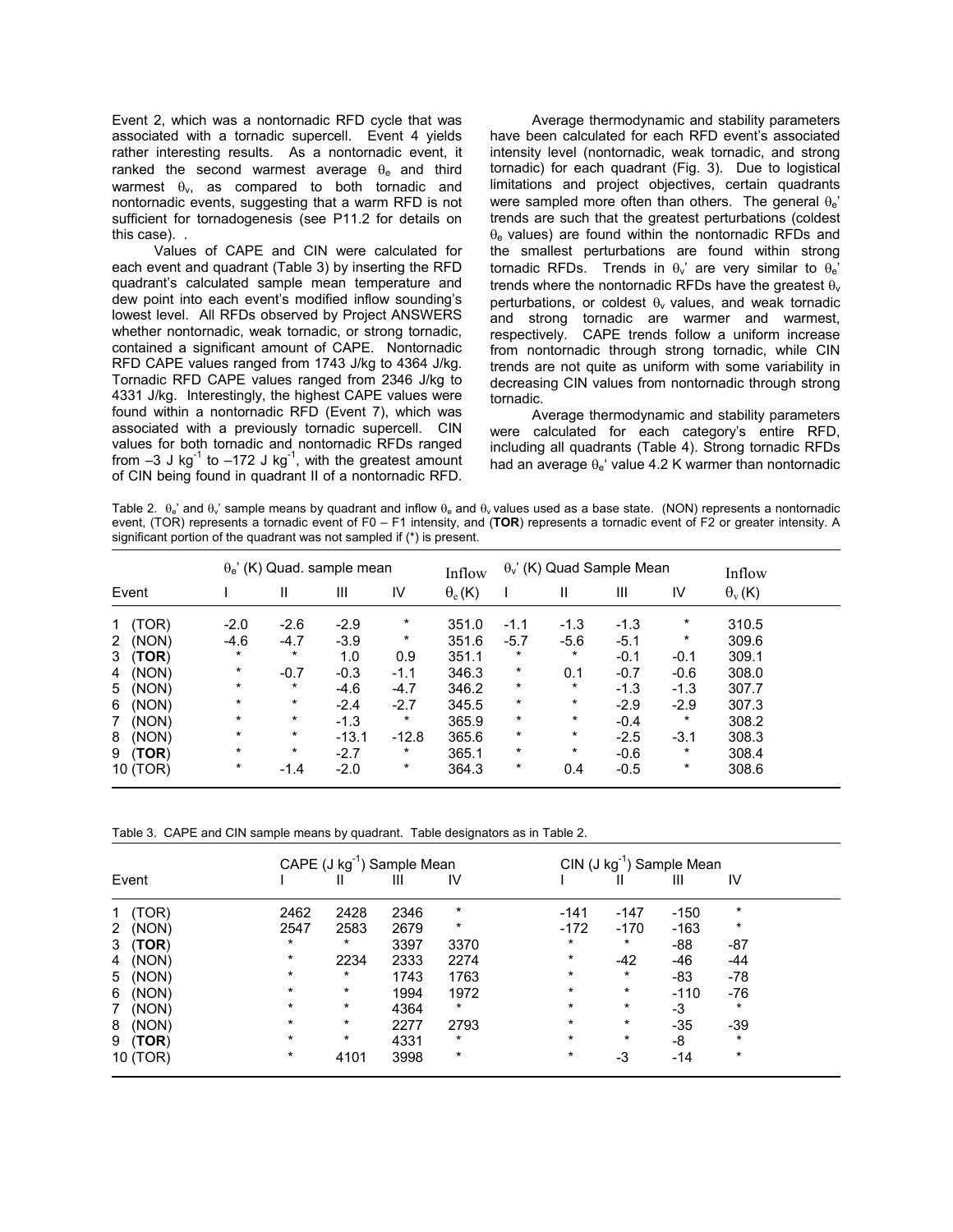RFDs, and weak tornadic RFDs had an average  $\theta_e$ <sup>\*</sup> value 2.2 K warmer than nontornadic RFDs. Strong tornadic RFDs had an average  $\theta_{\nu}$ ' value 2.9 K warmer than nontornadic events, and weak tornadic RFDs had an average  $\theta_v$ ' value 2.3 K warmer than nontornadic events. CAPE was 1187 J kg $^{-1}$  greater in RFDs associated with strong tornadic supercells than in RFDs associated with nontornadic supercells and 536 J kg

greater in RFDs associated with weak tornadic supercells than in nontornadic supercells. CIN was 35 J kg<sup>-1</sup> less in RFDs associated with strong tornadic supercells than in RFDs associated with nontornadic supercells and 4 J kg<sup>-1</sup> less in RFDs associated with weak tornadic supercells than in nontornadic supercells.



Figure 3. Average nontornadic, weak tornadic (< F2), and strong tornadic ( $\geq$  F2) RFD  $\theta_{\rm v}$ ,  $\theta_{\rm e}$ , CAPE, and CIN by quadrant. Number of events analyzed given in parentheses.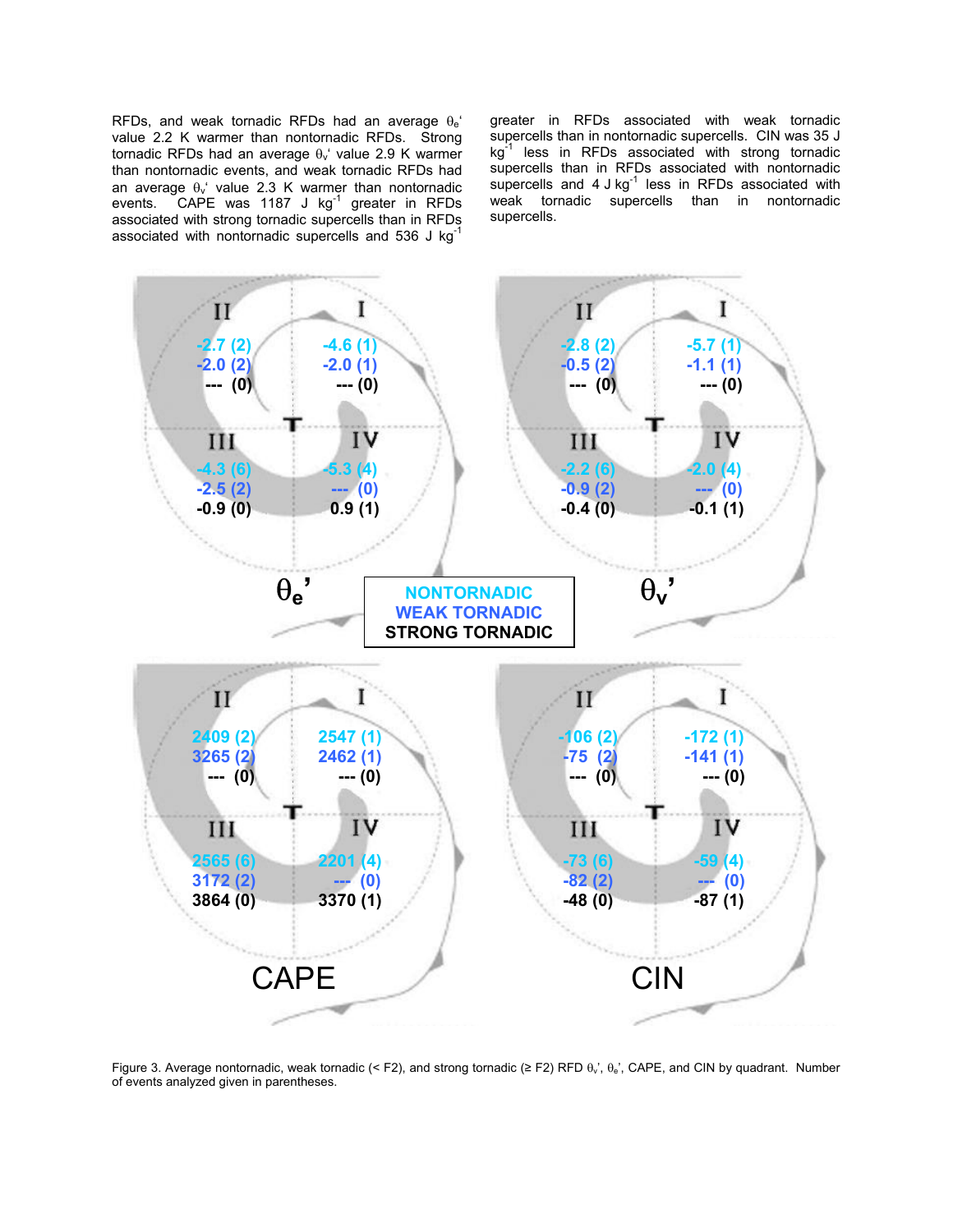|                    | $\theta_e$ ' (K) | $\theta$ <sub>v</sub> ' (K) | CAPE $(J kg^{-1})$ | $CIN (J kg-1)$ |
|--------------------|------------------|-----------------------------|--------------------|----------------|
| Nontornadic        | $-4.2$           | $-3.1$                      | 2430               | $-103$         |
| Tornadic $\leq$ F2 | $-2.2$           | $-0.8$                      | 2966               | -99            |
| Tornadic $\geq$ F2 | 0.0              | $-0.2$                      | 3617               | -68            |

Table 4. Average nontornadic, weak tornadic, and strong tornadic RFD  $\theta_e$ ,  $\theta_v$ , CAPE, and CIN averaged over all quadrants.

# **5. CONCLUSIONS**

The current dataset of direct surface thermodynamic observations taken within supercell RFDs, although considerable in number, is not exhaustive to comprehensively represent the phenomena in the context of the tornadogenesis process. Thirty cases were examined in MSR2002, which resulted in several conclusions pertaining to RFD thermodynamics and its relationship to tornadogenesis and tornadogenesis failure. Data collected during Project ANSWERS presented an opportunity to test hypotheses based on conclusions from past work and provide additional datasets to the RFD observational database. Although only 10 cases are analyzed in this research, several provisional conclusions were developed based on the RFD analysis, which are as follows:

- On average, RFDs associated with tornadic supercells have surface  $\theta_e$  and  $\theta_v$  values equal to or slightly lower than storm inflow  $\theta_e$  and  $\theta_v$ values.
- RFDs associated with nontornadic supercells, on average, have  $\theta_e$  and  $\theta_v$  values 3-4 K colder than storm inflow  $\theta_e$  and  $\theta_v$  values. This suggests that nontornadic RFD air experiences some degree of evaporative cooling and/or mid-level air entrainment.
- The likelihood of tornadoes increases as RFD CAPE increases. Tornado strength increases as RFD CAPE increases.
- The likelihood and intensity of tornadoes increases as RFD CIN decreases.
- All supercell RFDs observed during Project ANSWERS, tornadic and nontornadic, had significant surface-based CAPE present. This may be highly dependent upon the fact that ambient CAPE values ranged from moderate to extreme during project operations. The significant RFD CAPE values may also be symptomatic of the difficulty in ascertaining a representative storm environment sounding.

• A thermodynamically "warm" RFD is not sufficient for tornadogenesis. Other factors most certainly play an important role in tornadogenesis as Events 4 and 7 were thermodynamically "warm", but did not include tornadogenesis.

Even with the much smaller number of cases, results from the ANSWERS RFD analysis are consistent with a large portion of those presented in MSR2002. In general, they found that RFDs associated with tornadic supercells had  $\theta_e$ ' values 3 – 5 K warmer than RFDs associated with nontornadic supercells and RFDs associated with tornadic supercells had  $\theta_{\rm v}$  values  $3 - 4$ K warmer than RFDs associated with nontornadic supercells. Their CAPE values were calculated from the level of free convection (LFC) up to 500 mb, which represents approximately 20% to 25% of the total CAPE. MSR2002 found that RFDs associated with tornadic supercells had 500 mb CAPE values of approximately 300 J kg<sup>-1</sup> (or 1200 J kg<sup>-1</sup> to 1500 J kg<sup>-1</sup> total CAPE) greater than RFDs associated with nontornadic supercells. They also found that nontornadic supercell RFDs contained  $150 - 200$  J kg<sup>-1</sup> more CIN than tornadic supercell RFDs. In the current study, tornadic supercell RFD  $\theta_e$ ' values were approximately  $2 - 4$  K warmer than nontornadic supercell RFD values and tornadic supercell RFD  $\theta_v$ values were approximately 2.5 - 3 K warmer than<br>nontornadic supercell RFD values. Surface-based nontornadic supercell RFD values. CAPE present in tornadic supercell RFDs ranged from being  $500 - 1200$  J kg<sup>-1</sup> greater than the surface-based CAPE found in nontornadic supercell RFDs. Nontornadic supercell RFD CIN values ranged from 5 - 35 J  $kg^{-1}$  greater than tornadic supercell RFDs, notably smaller than the MSR2002 results. The consistency of the findings between the RFD thermodynamic analyses for the ANSWERS cases and those of MSR2002 are suggestive of a robustness in thermodynamic signal differentiating RFDs associated with tornadic events from those linked with non-tornadic events. A factor that may be important in future RFD mesonet data sampling lies in the quality of RFD thermodynamic signals obtained. As highlighted in section 3, the thermodynamic gradients can be quite strong with the potentially undilute signal of the RFD surge completely missed if mesonet data is gathered too far away. Likely, an even stronger thermodynamic signal would be captured if this more undilute RFD air was sampled.